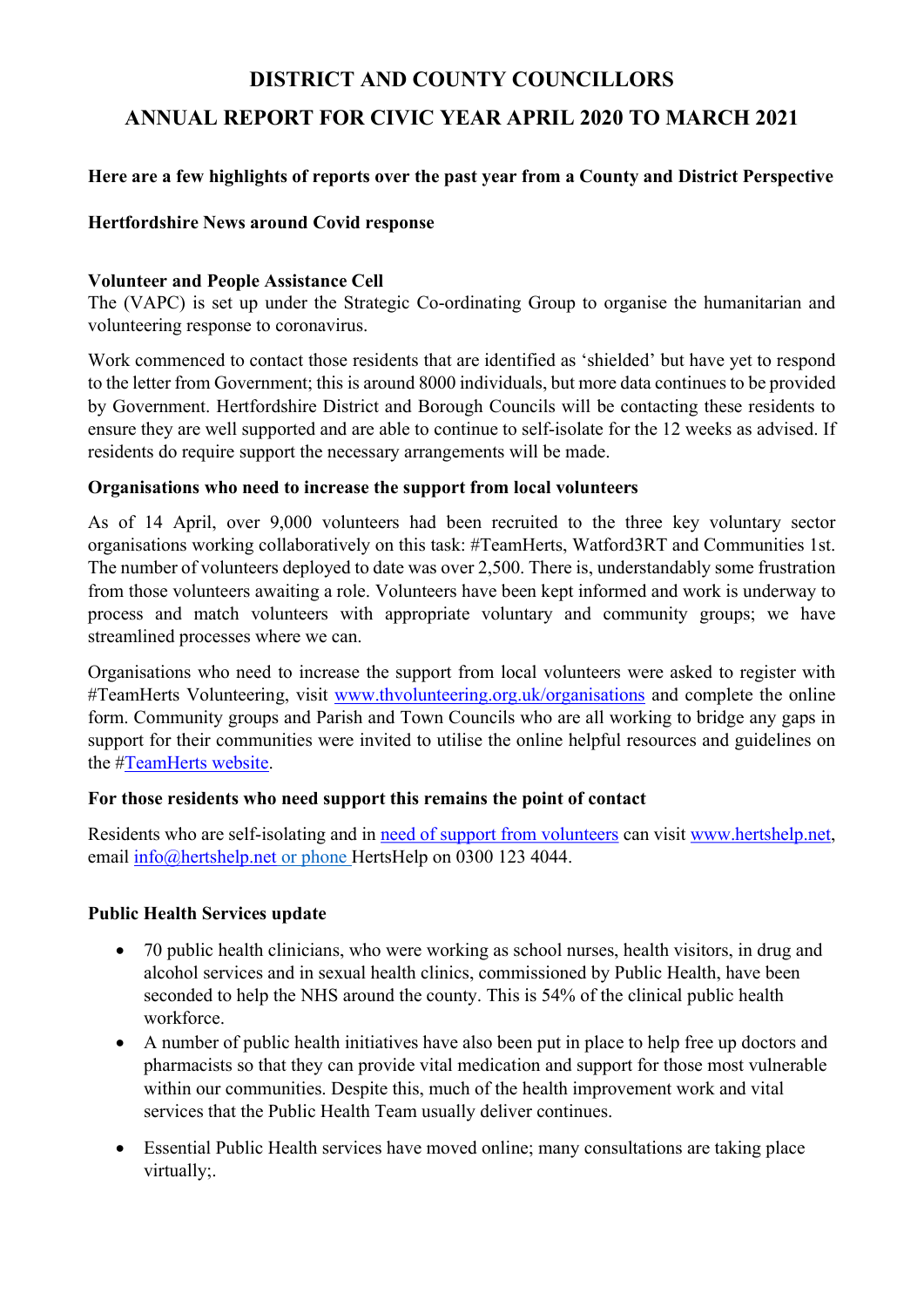# **Highways**

We reviewed our work programmes to identify what could be resumed safely by altering our usual methods of delivery, to ones that comply with the government requirements on social distancing. In these ever changing circumstances we have decided it prudent to take the opportunity to resume the following activities whilst the necessary resources are available. All these activities will help to ensure the highway network remains safe and operational for the vital services that need to use it and for the general public.

# Variable Message Signs – Support the NHS and Care Workers

We have now added a new message to our VMS to show thanks to the NHS and Care Workers. The message shown below was displayed last night (Thursday  $16<sup>th</sup>$  April) and will be displayed every Thursday (7pm-9pm) for the next 3 weeks. This is also being shared across our social media.



## Countryside and Rights of Way

Countryside and Rights of Way (CRoW) staff produce a monthly eNews bulletin, Walking in Hertfordshire, which forms part of the Update Me stream. It focussed on keeping active locally. In particular it has promoted the key Government messages regarding social distancing, reducing unnecessary journeys and taking exercise outdoors through walking and cycling on the 3000km of Hertfordshire's Rights of Way network – footpaths and bridleways.

## Support for care homes

The Minister of State for Care had written to council leaders supporting care homes. Council chief executives were being asked to lead a process to develop care home support plans by 29 May, , working with CCGs and taking into account the views of health and care providers. These plans were published on council websites and were subject to a regional and national review process.

The letter also included further information on the new Adult Social Care Infection Control and Workforce Resilience Fund. This follows the announcement from the Prime Minister yesterday of £600 million in additional funding for COVID-19 pressures in care homes. This funding supported adult social care providers to reduce the rate of transmission in, and between, care homes and support wider workforce resilience.

## Hertfordshire Crowdfunding webpage launched to help local charities and businesses

Hertfordshire County Council has joined with partners to launch a new Hertfordshire wide crowdfunding platform this week giving local groups and organisations an opportunity to secure funds in a new way.

Crowdfunding is a digital method of raising finance by asking a large number of people to each give a small amount of money. Organisations and individuals can add their projects onto a crowdfunding webpage and use social media and their networks to build support and enthusiasm for their ideas, amassing pledges from the community, public and private organisations to achieve their funding target.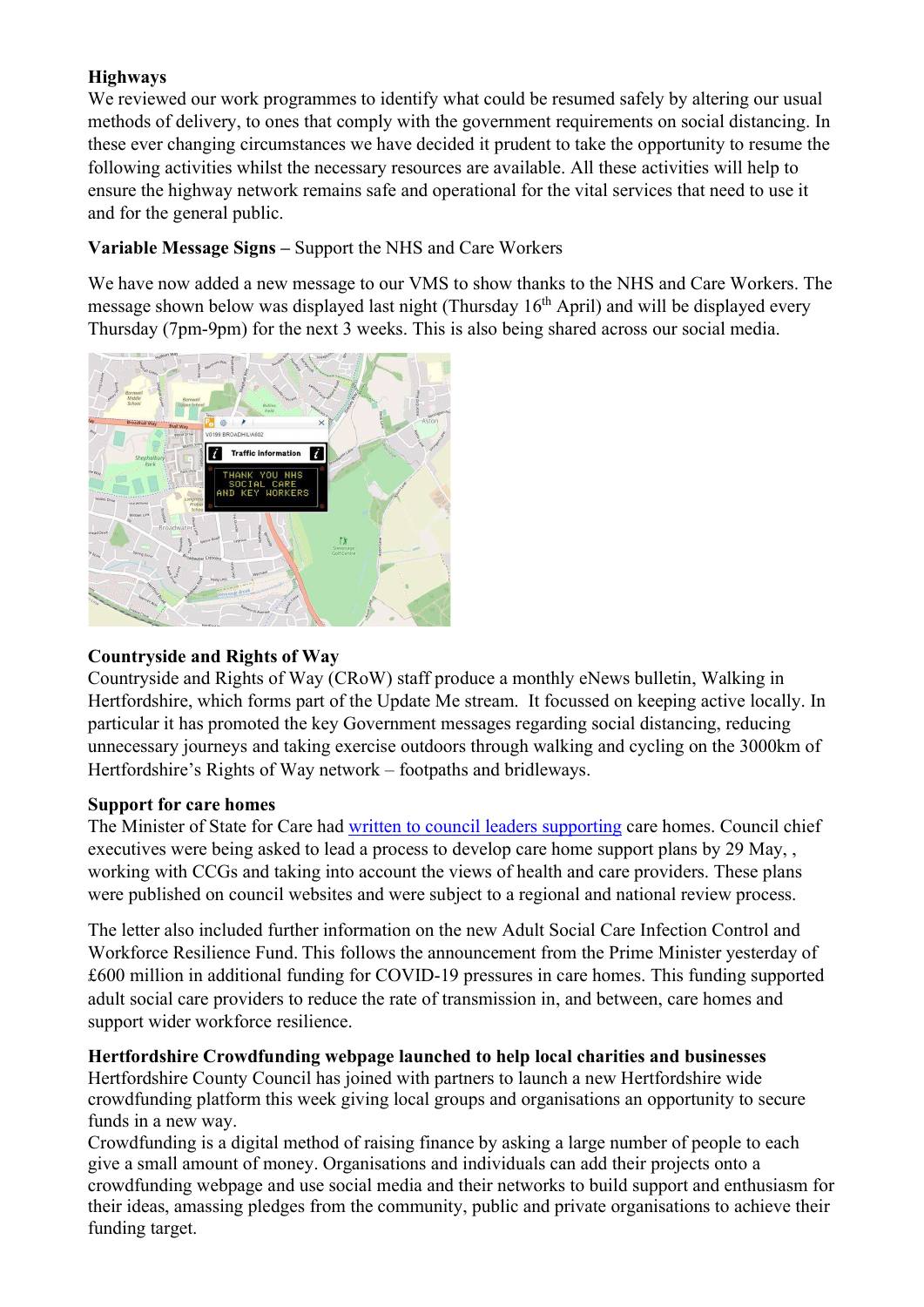# Hertfordshire Libraries launched a new "Ready Reads" lending service.

Ready Reads rolled out across 10 sites from Monday 6 July 2020, the service allowed users to collect a pre-selected book pack to read at home.

Customers will be notified when their books are ready for collection from the door or lobby of the library while observing social distancing guidelines. All returned items will be placed in quarantine for 72 hours before going back into circulation.

## Stay Safe Hertfordshire Summer 2020

A campaign to support the safe re-opening of Hertfordshire's high streets

Hertfordshire County Council worked with district and borough councils and other organisations across the county to launch a new 'Stay Safe Hertfordshire' campaign, which supports the safe reopening of Hertfordshire's town centres.

As part of the campaign, Hertfordshire's Behaviour Change Unit has developed a toolkit for businesses to provide advice and resources that will help them re-open their premises safely. The toolkit for businesses is available to view and download here. The toolkit includes a suite of posters that can be displayed in the premises to encourage social distancing and other behaviours that will help to prevent the spread of Covid-19.

Changes were made to road layouts in town centres, which have been put in place to allow for safer social distancing for pedestrians and to make it easier for active travel.

## Nine Herts councils received housing support for vulnerable people

Vulnerable people who were housed during the pandemic were helped to stay in accommodation thanks to the allocations of funding announced by the Housing Secretary Rt Hon Robert Jenrick. £91.5 million allocated to 274 councils in England to help vulnerable people housed during the pandemic,

## How should speed limits be set in Hertfordshire?

A consultation on the draft plan was open until 12 September 2020. Hertfordshire County Council consulted on a new strategy for setting speed limits on the county's roads, including clearer guidance on introducing 20mph speed limits to protect pedestrians and cyclists.

## Reviewing our plans for the county's waste

# Hertfordshire County Council reviewed its Waste Local Plan to ensure that the county has the right mix of facilities to deal with the waste produced by residents and businesses.

Hertfordshire is projected to be producing 4.4 million tonnes of waste a year by 2033 – an increase of almost 1m tonnes a year from current levels.

Hertfordshire already produces more waste than it can manage locally, and with the county's population expected to rise by up to 175,000 by 2031, and up to 100,000 new homes and 100,000 new jobs being created over the same period, we will need significantly more capacity to recycle, recover and dispose of our waste in future.

As the Waste Planning Authority for Hertfordshire, the county council needs to set out strategic policies for managing the county's waste, and identify the types of facilities needed. These could include recycling centres, transfer stations, composting facilities or disposal facilities.

## East Hertfordshire Growth and Transport Plan

The draft East, and South East Growth & Transport Plan (GTP), covering the towns of Bishop's Stortford and Sawbridgeworth, down to Hertford, Ware, Hoddesdon, Broxbourne, Cheshunt and Waltham Cross, and the key transport links between these towns and to surrounding areas, went to public consultation in October to December 2020. The aim was to refine the initial schemes and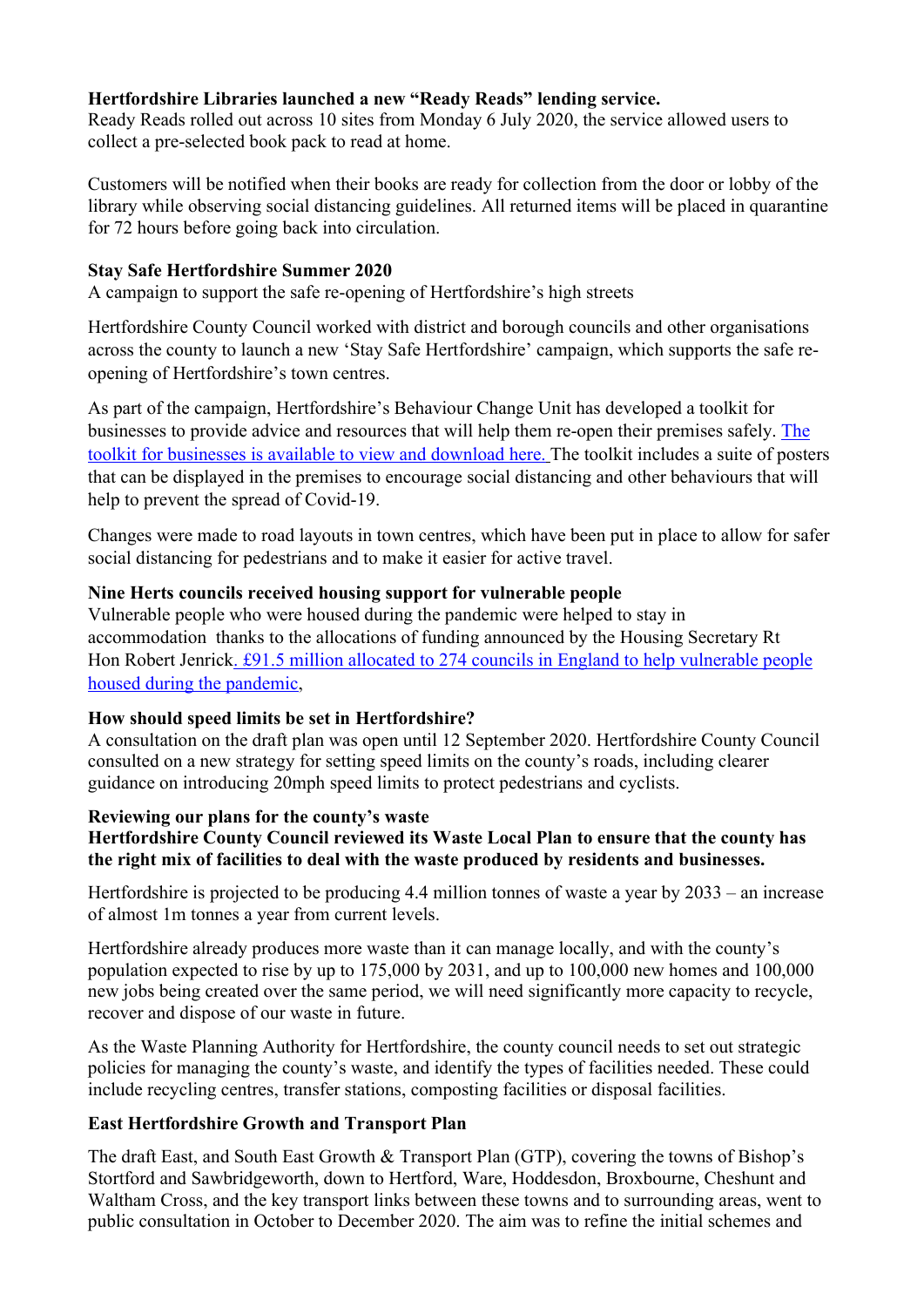packages that considers the key problems and opportunities which currently exist or may in the future on the transport network and identifies what types of interventions are needed to improve the transport network.

The East Hertfordshire GTP has been developed at the same time as the South East Hertfordshire GTP due to the number of linked trips between the areas.

Local Outbreak Plan. The Hertfordshire Approach. In the autumn the Government asked every Council to create a Local Outbreak Plan, with an officer Board, called the Health Protection Board, overseen by a Board of elected members. In Hertfordshire the Elected Member Board is chaired by David Williams, Leader of the County Council, with Tim Hutchings the Executive Member for Public Health and Prevention as Deputy Chair, and comprises the leaders of the County Council, the District and Borough Councils and the Police and Crime Commissioner. The published outbreak plan can be found at this link www.hertfordshire.gov.uk/outbreakplan and is a live document. The Health Protection Board is a multi-agency board of partners working together to reduce and manage outbreaks of infection.

The Elected Member Board agreed the creation of a countywide approach to events, within the framework of legislation and guidance.

The Hertfordshire approach, overseen by the Health Protection Board in partnership with all relevant agencies is in short:

- 1. To enable events which are lawfully and safely planned to proceed lawfully and safely, and ensure they are COVID-19 secure
- 2. To ensure that events can remain dignified while being safe
- 3. To use existing event notification systems to do this
- 4. To require everyone organising an event to undertake a suitable COVID risk assessment, to ensure that the event happens safely
- 5. Maintain social distancing for all gatherings in accordance with current government guidance
- 6. To work cooperatively with organisers, including (i) seeking to agree any necessary measures with organisers if possible, (ii) applying restrictions rather than prohibitions where practical, and (ii) using enforcement powers only where this is necessary.

## Sustainable Hertfordshire

## In 2019 the County Council declared a climate emergency. The public engagement was open from 02 November 2020

The county council's ambitions for leading in our own operations are:

- Carbon neutral for our own operations by 2030
- All operations and services are ready for future climates
- Improve biodiversity on our land by 20% by 2030
- Reduce what we throw away. Send nothing to landfill by 2030

The county council's ambitions for enabling and inspiring a sustainable county are:

- Net zero greenhouse gas county before 2050
- Our communities are ready for future climates
- Improve wildlife in our land and water by 20% by 2050
- Clean air for all by 2030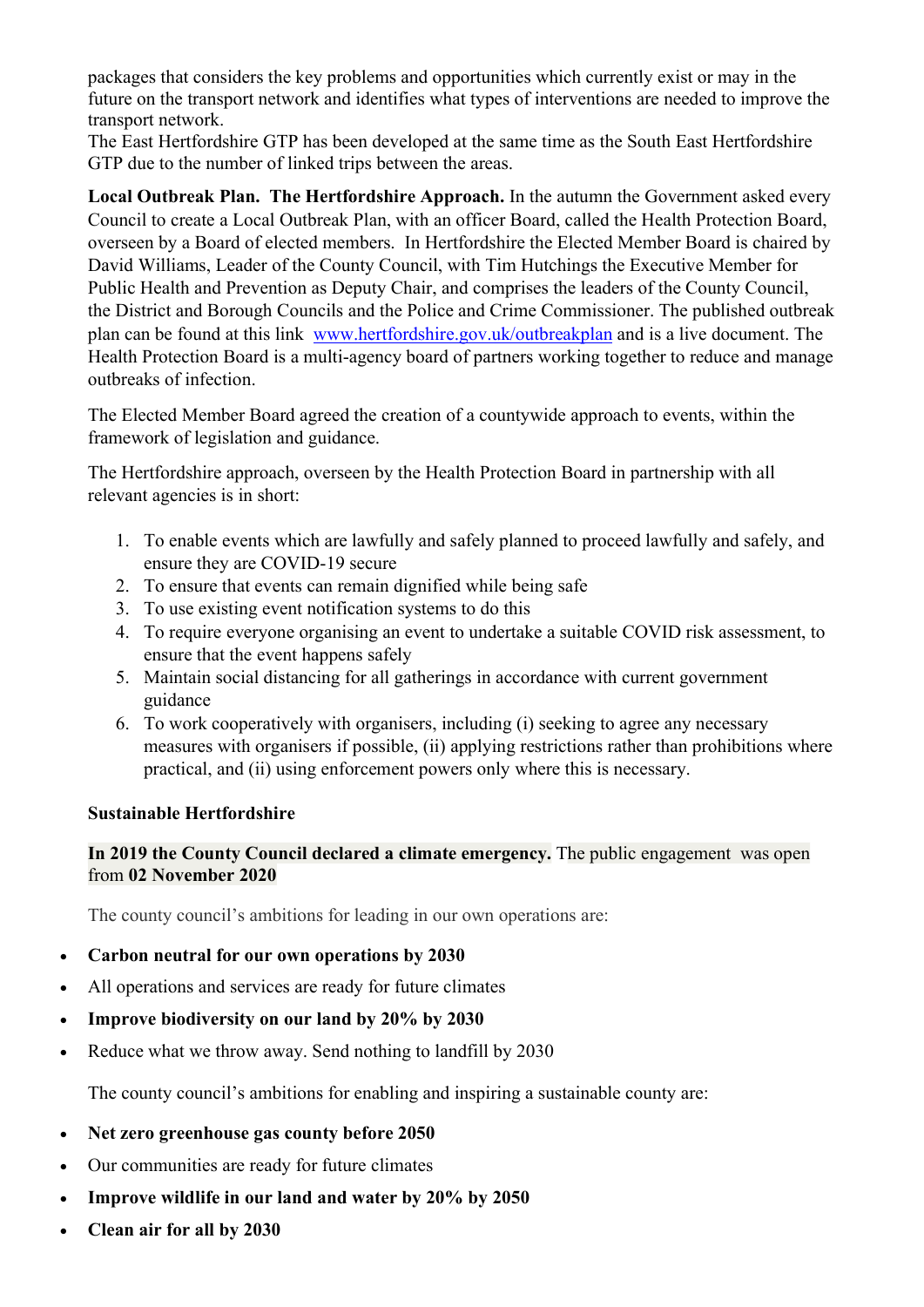#### Increase resource efficiency threefold in the County by 2050

https://www.hertfordshire.gov.uk/about-the-council/consultations/environment/sustainablehertfordshire-strategy.aspx#

#### Diversity & inclusion Strategy

#### This consultation opened on 21 October 2020

The council's current Diversity & inclusion Strategy was due to end in 2020. This survey asked residents to inform how we deliver a new strategy that:

- Works with communities to ensure that our services are responsive to our diverse population
- Works in partnership across all sectors to make Hertfordshire a safe and inclusive County of Opportunity for all its residents.

Hertfordshire County Council provides a number of services. This includes; Adult Social Services, Children's Services, Education, Libraries, Roads, Fire and Rescue, Citizenship Services and Public Health. A full list of services can be found here. To help us understand both the needs of our communities and how we can work better together, we would be grateful if you could complete the short set of questions below.

The Equality and Diversity team has worked with a number of stakeholders over the last year to identify how to develop the new strategy that meets the needs of Hertfordshire's diverse population.

#### School Holiday food vouchers press release

Hertfordshire received nearly £2.5 million pounds which would fund up until the end of this financial year to April County Council's Conservative administration has moved quickly to provide food vouchers during the school holidays following the Government's grant of nearly £2.5m to Hertfordshire.

The Council extended it and will be providing food vouchers to the value of £15 per week for each child in the County that receives free school meals during the school holidays from Christmas 2020 to Summer Half Term 2021, inclusive.

HCC have commissioned Family Fund Trust (FFT) to manage the process of buying and sharing digital vouchers,

#### Hertfordshire schools come top of the class in national performance tables

The Sunday Times singled out the nation's top 500 secondary schools in its recently published 2020 guide and 25 Hertfordshire schools were included, an impressive five per cent of the UK total. The schools were ranked by performance according to the results of their A'Level and GCSE examinations taken in the summer of 2019.

The 25 Hertfordshire schools ranked within the top 500 state secondary schools are (position in brackets):

- Dame Alice Owen's School, Potters Bar (33)
- Hockerill Anglo-European College, Bishop's Stortford  $(41=)$
- Watford Grammar School for Girls, Watford (73)
- Watford Grammar School for Boys, Watford (119)
- St George's School, Harpenden (139)
- The Herts and Essex High School, Bishop's Stortford (153)
- Beaumont School, St Albans (170)
- Sandringham School, St Albans (171)
- St Albans Girls' School, St Albans (172)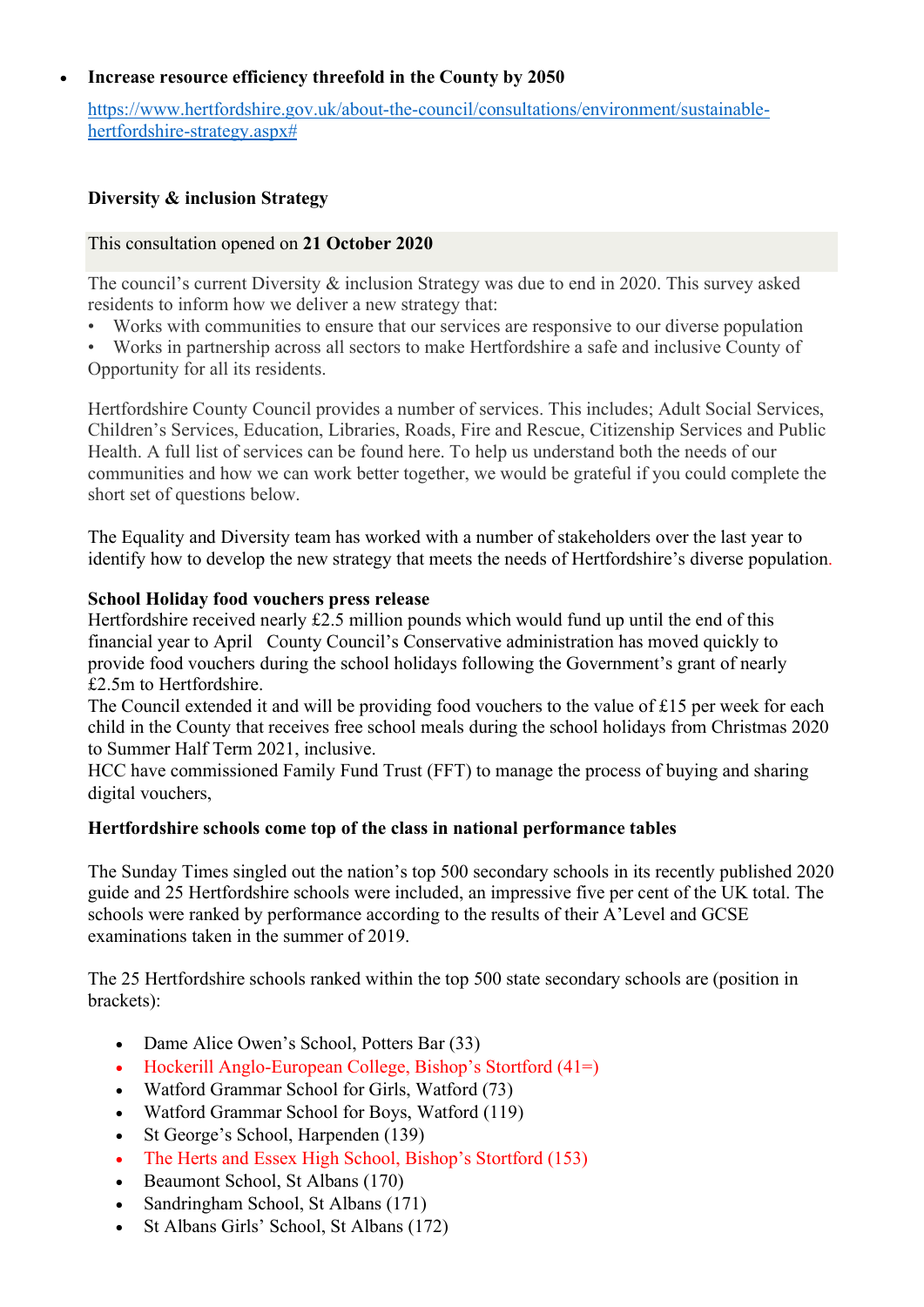- The Broxbourne School, Broxbourne (235)
- Hitchin Girls' School, Hitchin (238)
- Presdales, Ware (259)
- Roundwood Park School, Harpenden (276)
- The Bishop's Stortford High School, Bishop's Stortford (321)
- The John Henry Newman RC School, Stevenage (326)
- Rickmansworth School, Rickmansworth (336=)
- Queen's School, Bushey (339)
- The Hemel Hempstead School, Hemel Hempstead (351=)
- Loreto College, St Albans (389)
- St Joan of Arc RC School, Rickmansworth (417)
- Richard Hale School, Hertford (457)
- The Highfield School, Letchworth Garden City (459)
- Stanborough School, Welwyn Garden City (480)
- The Priory School, Hitchin (490)
- The Leventhorpe School, Sawbridgeworth (495)

#### Police and Crime Commissioner plans for Hertfordshire's largest ever police force

Hertfordshire is set for its largest ever police force, funded by a planned a £1.25 a month Council Tax increase. $(f15)$  Police and Crime Commissioner David Lloyd is aiming to fund extra frontline officers as part of a £14.1m budget increase, on top of the number provided by the government national uplift programme.

• The Commissioner's budget proposal would increase the total number in the ranks to 2,267 in the next financial year, with a total of 167 new officers joining. The government is funding 90 officers to be in post by April 2022, while the Commissioner's planned precept rise would pay for another 77 officers.

## Locality Grant awards made by Cllr Eric Buckmaster

#### Applicant organisation

| Sawbridgeworth Evangelical Congregational |      |
|-------------------------------------------|------|
| Ch                                        | 1000 |
| CAB/CAS                                   | 500  |
| Sawbridgeworth town Council               | 1000 |
| Friends of Sawbridgeworth Neuro Centres   | 750  |
| Isabel Hospice                            | 500  |
| <b>Herts Vision Loss</b>                  | 1000 |
| Make Lunch Charity Sawbridgeworth         | 500  |
| Red Balloon family educational boxes      | 150  |
| Herts Young Homeless                      | 500  |
| Aspects                                   | 500  |
| Carers in Herts                           | 300  |
| <b>CHIPS</b>                              | 150  |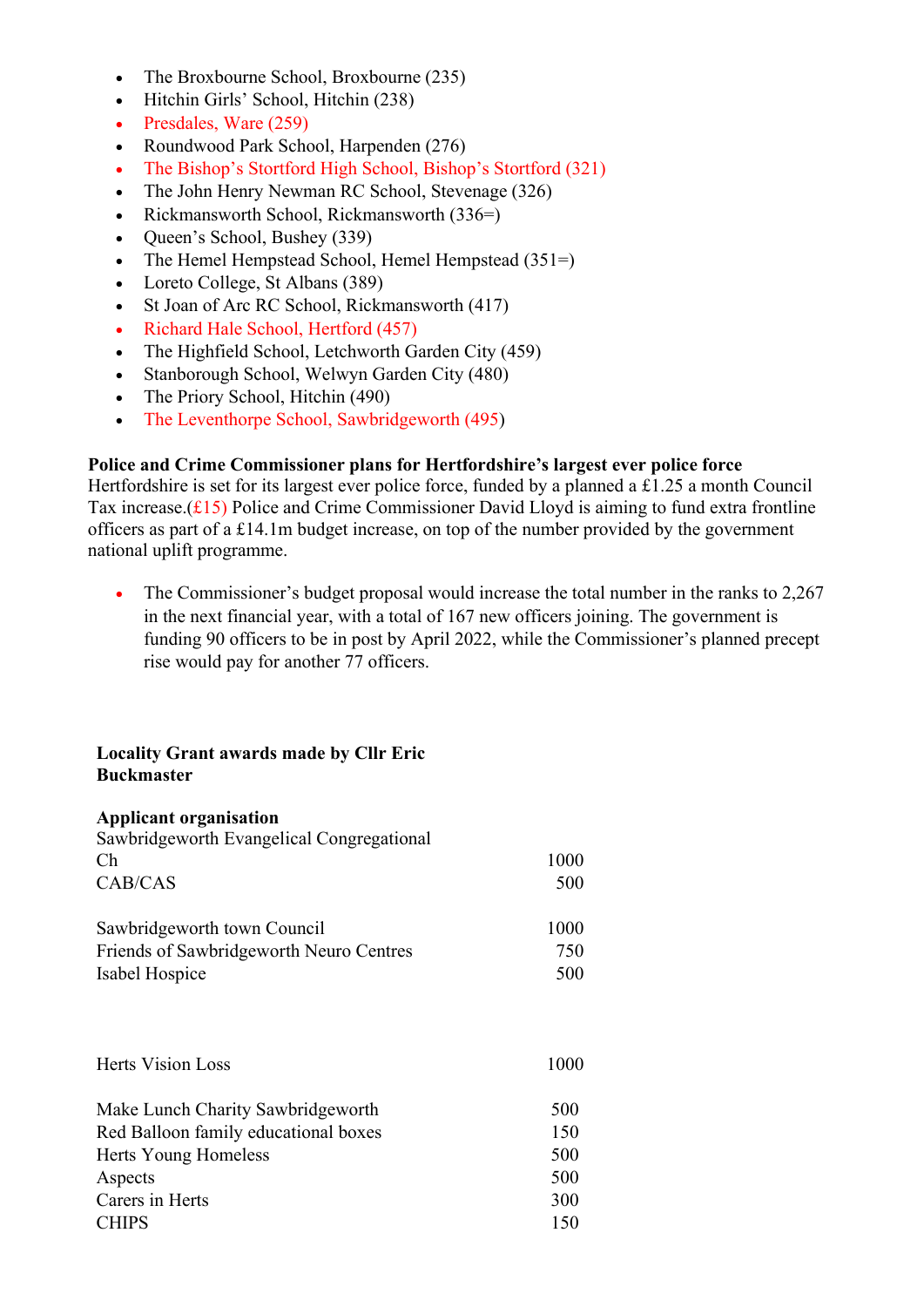| Sawbridgeworth Bowling Club<br>Hunsdon Parish Council<br>Sawbridgeworth Young Peoples Recreation | 750<br>239.50 |
|--------------------------------------------------------------------------------------------------|---------------|
| centre                                                                                           | 1,000         |
| Grove Cottage BS Mencap                                                                          | 500           |
| Sawbridgeworth Congregational food boxes                                                         | 1100          |
| Gt St Marys PCC community hall                                                                   | 750           |
| Widford Play area and field                                                                      | 350           |
| Wareside                                                                                         | 450           |
| Sawbridgeworth Cricket club                                                                      | 750           |
| Stanstead St Margarets + Benefice                                                                | 500           |
| <b>East Herts</b>                                                                                | 500           |
| Gilston Parish Council                                                                           | 1000          |
| Kit out volunteers for vaccinations                                                              | 260.5         |

## Total £15,000

East Herts Cultural Strategy. In my Wellbeing Portfolio at East Herts I am introducing a Cultural Strategy for the District. The purpose is to increase participation and access to the arts and culture for all but particularly for those in more disadvantaged circumstances. The intention is to encourage providers and volunteers to come together to share the gifts of our arts, culture, heritage and our creative industries with established and new audiences alike. We know the potential of arts, culture and creativity in enriching people's lives and we all have our part to play to ensure everyone can enjoy and be inspired by the exciting and unexpected cultural opportunities on offer. I see this as very much connecting with the Social Prescribing Service I introduced a couple of years ago and the Healthy Hubs launched just before the first lockdown as a means of accessing lifestyle support and advice.

New Homes Bonus Change New awards of the New Homes Bonus (NHB) were due to have ended but this was given a one year reprieve by

government. Given the pressures on the overall budget and the need to protect the council's cash flow it is proposed to end the

automatic payment of NHB resources to Town and Parish Councils. Instead an amount equivalent to the 25% normally paid over to Town and Parish Councils will be held in reserves for eligible Town and Parish Councils to bid for. The payments will be conditional on the Town and Parish Council: having local Member endorsement of the bid; that the bid amount is capped at the amount they would have received under the previous arrangement; that they have spent all New Homes Bonus previously received and that the scheme being bid for meets one or more of the council's SEED priorities.

#### County Budget. Investment to support those in need, protect the environment and make Hertfordshire more sustainable are the key priorities in the council's spending and budget plans for the year ahead

Councillors today (Tuesday 23 February) agreed the budget for 2021/22, which includes an increase of 2% for the adult social care precept and an additional 1.99% for general council tax, meaning a total increase to council tax of 3.99%. This works out at an extra £1.08 a week for average Band D households.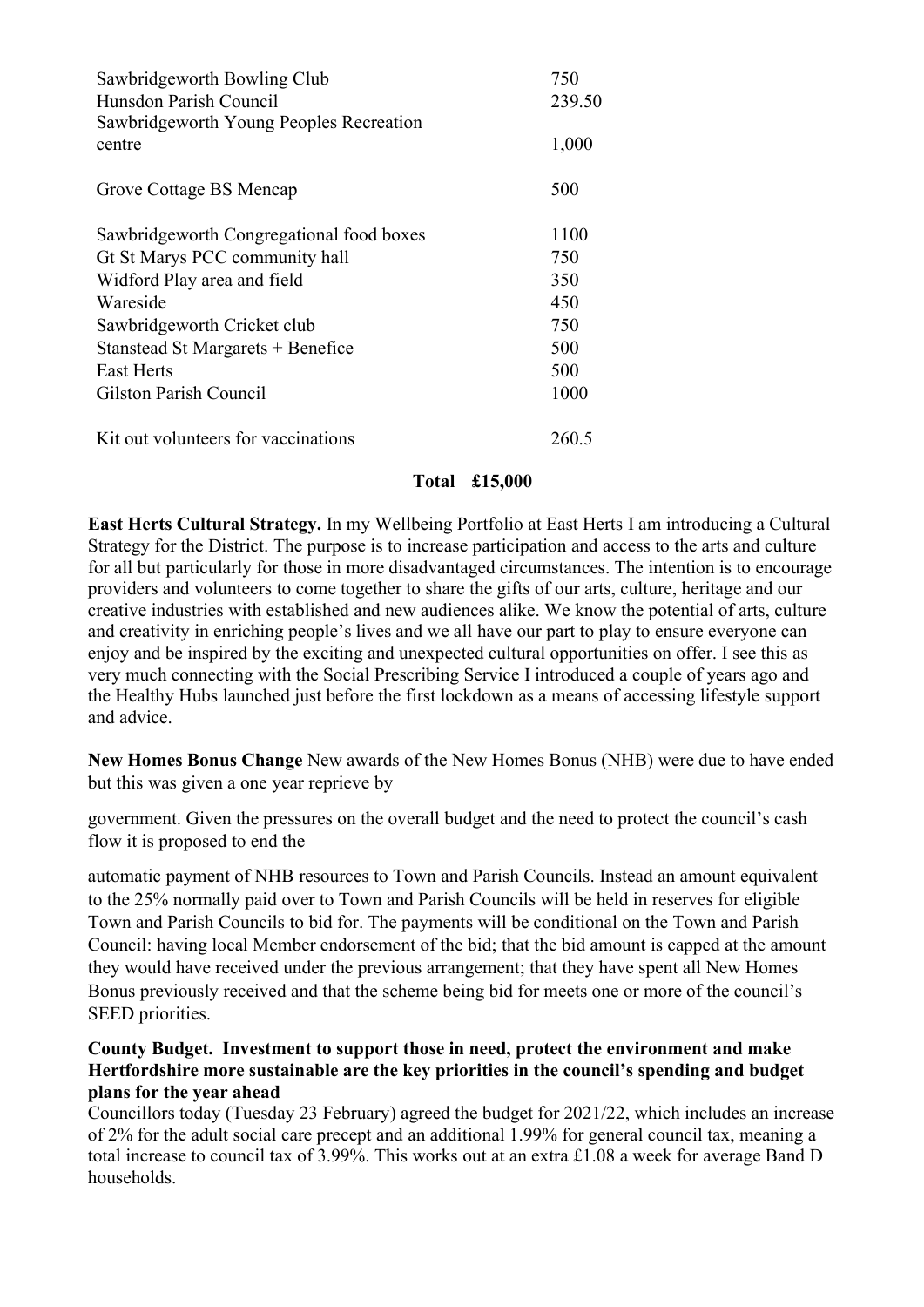The county council has decided to not take up the option of increasing the adult social care precept to 3% this year and will instead collect the remaining 1% next year in 2022/23.

The key areas highlighted within the budget are:

• Supporting the vulnerable and COVID recovery: This includes funding for additional numbers of people needing support and increases in the National Living Wage, in addition to providing the Voluntary Sector with an enhanced package to support COVID recovery. This will be broadly met by the extra 2% in social care precept. Investment will also be made in safeguarding to support vulnerable individuals in care. This is on top of further investment to enable care worker pay increases and funding for the Domestic Violence Service, and to provide support for the future transformation of disability services;

# Hertfordshire County Council secures £23.5m to combat Climate Change

Hertfordshire County Council has successfully secured a further £8.5m of funding from the Public Sector Decarbonisation Scheme, managed by Salix Finance, to help fight the climate change emergency in the county.

The county council's success in securing a second and third application from this scheme brings its total funding to £23.5m. In January it successfully secured £15m of funding from its first application.

The Public Sector Decarbonisation Scheme enables public sector organisations to tackle climate change by delivering capital energy efficiency schemes and heating decarbonisation projects. This funding means the county council can now deliver several sustainability led projects at a number of its sites including its school estate, fire stations, libraries and main office buildings.

Some of the many projects include the installation of solar panels across 128 council owned buildings, the installation of an air source heat pump across our Mundell's estate and the delivery of improved cavity wall insulation across a further 15 school sites.

# East Herts Council

## Loan scheme for large businesses expanded

The Coronavirus Large Business Interruption Loan Scheme was launched. All viable businesses with turnover of more than £45m were able to apply for government-backed support. Firms with turnover of more than £250 million can borrow up to £50 million from lenders. The scheme complemented existing support including the Covid Corporate Financing Facility and the Coronavirus Business Interruption Loan Scheme.

## East Herts Covid19 Business Grant - update on payments page.

Around 80pc of eligible business fall below the Business Rate Threshold so East Herts District Council does not have data on these businesses including bank account details etc. Therefore much of the work is handled manually and takes time. It was important that businesses go online at East Herts and complete the necessary application form. The Government funding for business interruption has continued and which East Herts issues to applicable businesses and premises such as community halls.

## Leisure Centres and Parks

All of our existing leisure centres closed owing to Covid lockdown and are now opening according to the timetable of easing restrictions